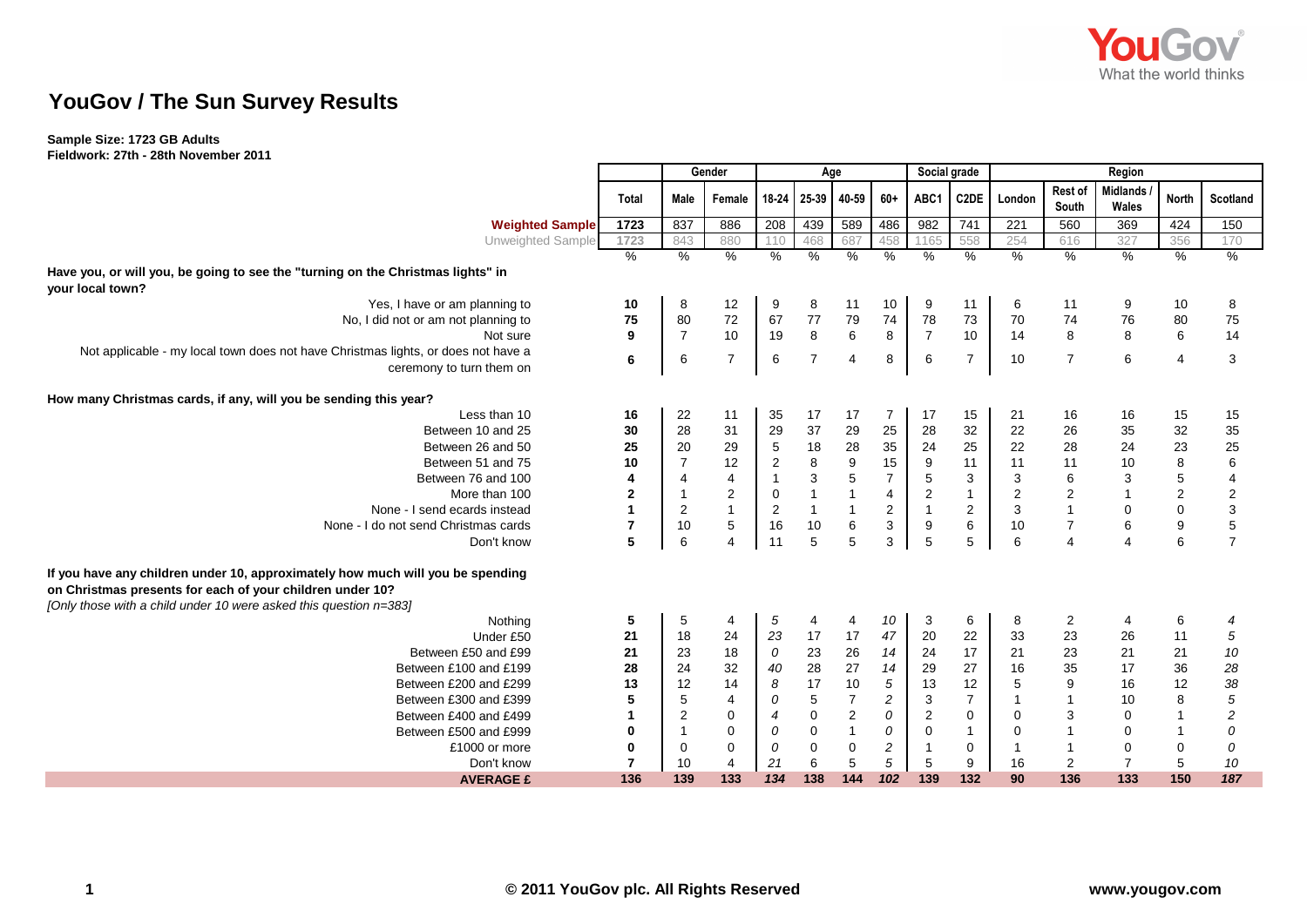

| Fieldwork: 27th - 28th November 2011 |  |  |  |  |  |
|--------------------------------------|--|--|--|--|--|
|--------------------------------------|--|--|--|--|--|

|                                                                                                                                                               |                                |                           | Social grade<br>Gender<br>Age |                  |                         |                         |                  |                           |                           | Region           |                           |                          |                           |                       |  |
|---------------------------------------------------------------------------------------------------------------------------------------------------------------|--------------------------------|---------------------------|-------------------------------|------------------|-------------------------|-------------------------|------------------|---------------------------|---------------------------|------------------|---------------------------|--------------------------|---------------------------|-----------------------|--|
|                                                                                                                                                               | Total                          | Male                      | Female                        |                  | 18-24 25-39             | 40-59                   | $60+$            | ABC1                      | C2DE                      | London           | <b>Rest of</b><br>South   | <b>Midlands</b><br>Wales | <b>North</b>              | <b>Scotland</b>       |  |
| <b>Weighted Sample</b>                                                                                                                                        | 1723                           | 837                       | 886                           | 208              | 439                     | 589                     | 486              | 982                       | 741                       | 221              | 560                       | 369                      | 424                       | 150                   |  |
| Unweighted Sample                                                                                                                                             | 1723                           | 843                       | 880                           | 110              | 468                     | 687                     | 458              | 165                       | 558                       | 254              | 616                       | 327                      | 356                       | 170                   |  |
|                                                                                                                                                               | $\frac{9}{6}$                  | %                         | $\%$                          | %                | %                       | %                       | %                | %                         | %                         | $\frac{0}{0}$    | $\frac{0}{6}$             | $\frac{0}{6}$            | $\%$                      | $\%$                  |  |
| If you have any children between 11 and 16, approximately how much will you be<br>spending on Christmas presents for each of your children between 11 and 16? |                                |                           |                               |                  |                         |                         |                  |                           |                           |                  |                           |                          |                           |                       |  |
| [Only those with a child between 11 and 16 were asked this question n=268]                                                                                    |                                |                           |                               |                  |                         |                         |                  |                           |                           |                  |                           |                          |                           |                       |  |
| Nothing                                                                                                                                                       | 4                              | 4                         | 5                             | 9                | 4                       | 3                       | $\overline{7}$   | 5                         | 3                         | 11               | 2                         | 8                        | $\mathbf 1$               | $\overline{1}$        |  |
| Under £50                                                                                                                                                     | 16                             | 17                        | 15                            | 13               | 11                      | 15                      | 34               | 13                        | 19                        | 22               | 16                        | 26                       | $\,6\,$                   | 13                    |  |
| Between £50 and £99                                                                                                                                           | 13                             | 13                        | 14                            | 0                | 12                      | 14                      | 26               | 16                        | 11                        | 8                | 19                        | 21                       | $\mathsf 3$               | 8                     |  |
| Between £100 and £199                                                                                                                                         | 31                             | 26                        | 36                            | 26               | 28                      | 35                      | 20               | 27                        | 35                        | 22               | 36                        | 23                       | 37                        | 27                    |  |
| Between £200 and £299                                                                                                                                         | 15                             | 15                        | 15                            | 9                | 18                      | 17                      | $\sqrt{5}$       | 17                        | 13                        | 15               | 17                        | 6                        | 18                        | 22                    |  |
| Between £300 and £399                                                                                                                                         | $\overline{7}$                 | 10                        | $\overline{2}$                | 24               | $\,6$                   | $\overline{4}$          | $\sqrt{3}$       | 10                        | $\ensuremath{\mathsf{3}}$ | 3                | $\ensuremath{\mathsf{3}}$ |                          | 20                        | $\sqrt{2}$            |  |
| Between £400 and £499                                                                                                                                         | $\bf{2}$                       | $\ensuremath{\mathsf{3}}$ | $\pmb{0}$                     | ${\cal O}$       | $\overline{\mathbf{4}}$ | $\mathbf{1}$            | ${\cal O}$       | $\mathbf{1}$              | $\mathbf{3}$              | 0                | $\pmb{0}$                 | $\overline{2}$           | $\ensuremath{\mathsf{3}}$ | $\boldsymbol{\delta}$ |  |
| Between £500 and £999                                                                                                                                         | 4                              | $\overline{c}$            | $\,$ 5 $\,$                   | 0                | $\mathbf 5$             | $\overline{\mathbf{4}}$ | 0                | $\ensuremath{\mathsf{3}}$ | $\overline{\mathcal{A}}$  | 0                | $\mathbf{1}$              | 6                        | $\bf 8$                   | $\mathbf{3}$          |  |
| £1000 or more                                                                                                                                                 | 0                              | $\mathbf 0$               | $\mathbf{1}$                  | $\it{O}$         | $\pmb{0}$               | $\mathbf 0$             | $\sqrt{3}$       | $\mathbf{1}$              | $\pmb{0}$                 | $\mathbf{1}$     | $\mathbf{1}$              | $\mathbf 0$              | $\pmb{0}$                 | 0                     |  |
| Don't know                                                                                                                                                    | 8                              | 9                         | $\overline{7}$                | 19               | 11                      | $\,6\,$                 | $\sqrt{3}$       | $\,8\,$                   | $9\,$                     | 18               | 5                         | $\overline{7}$           | $\overline{4}$            | 17                    |  |
| <b>AVERAGE £</b>                                                                                                                                              | 178                            | 180                       | 176                           | 185              | 199                     | 179                     | 123              | 185                       | 171                       | 133              | 154                       | 140                      | 258                       | 204                   |  |
| $12 - 13$                                                                                                                                                     | $27 - 28$<br>Dec 2010 Nov 2011 |                           |                               |                  |                         |                         |                  |                           |                           |                  |                           |                          |                           |                       |  |
| And overall, how much will you be spending on Christmas presents this year?                                                                                   |                                |                           |                               |                  |                         |                         |                  |                           |                           |                  |                           |                          |                           |                       |  |
| $\sqrt{2}$<br>Nothing                                                                                                                                         | $\mathbf 2$                    | $\ensuremath{\mathsf{3}}$ | $\overline{\mathbf{c}}$       | $\boldsymbol{2}$ | $\overline{\mathbf{c}}$ | 3                       | $\sqrt{2}$       | $\boldsymbol{2}$          | $\ensuremath{\mathsf{3}}$ | 3                | $\sqrt{2}$                | $\sqrt{2}$               | $\ensuremath{\mathsf{3}}$ | $\overline{c}$        |  |
| $\overline{7}$<br>Under £50                                                                                                                                   | $\overline{7}$                 | $\bf 8$                   | $\,6\,$                       | 17               | 5                       | $\,6\,$                 | $\,6\,$          | $\boldsymbol{7}$          | $\bf 8$                   | $\boldsymbol{9}$ | $\,8\,$                   | $\boldsymbol{9}$         | $\sqrt{5}$                | $\mathbf{3}$          |  |
| Between £50 and £99<br>9                                                                                                                                      | 10                             | 11                        | 10                            | 23               | 8                       | $\bf8$                  | $\boldsymbol{9}$ | 11                        | $\boldsymbol{9}$          | 8                | $\boldsymbol{9}$          | 12                       | 13                        | $\overline{5}$        |  |
| Between £100 and £199<br>17                                                                                                                                   | 18                             | 17                        | 20                            | 25               | 19                      | 14                      | 21               | 20                        | 17                        | 20               | 21                        | 16                       | 18                        | 14                    |  |
| Between £200 and £299<br>17                                                                                                                                   | 18                             | 18                        | 17                            | 14               | 22                      | 18                      | 15               | 19                        | 16                        | 18               | 19                        | 18                       | 16                        | 16                    |  |
| 13<br>Between £300 and £399                                                                                                                                   | 12                             | 10                        | 15                            | 3                | 13                      | 13                      | 15               | 12                        | 13                        | 10               | 13                        | 12                       | 13                        | 16                    |  |
| 11<br>Between £400 and £499                                                                                                                                   | 9                              | 10                        | 9                             | $\mathbf 0$      | 9                       | 10                      | 12               | 9                         | 10                        | 8                | 11                        | 8                        | $\boldsymbol{9}$          | 10                    |  |
| Between £500 and £999<br>12                                                                                                                                   | 10                             | 10                        | 11                            | $\overline{4}$   | 12                      | 12                      | 9                | 11                        | 9                         | 8                | 8                         | 11                       | 13                        | 13                    |  |
| 3<br>£1000 or more                                                                                                                                            | 3                              | $\mathbf{3}$              | $\mathbf{3}$                  | $\overline{0}$   | 3                       | $\overline{4}$          | $\sqrt{3}$       | $\sqrt{3}$                | $\mathbf{3}$              | $\mathbf{1}$     | $\overline{4}$            | $\overline{4}$           | $\ensuremath{\mathsf{3}}$ | $\mathbf{3}$          |  |
| 8<br>Don't know                                                                                                                                               | 9                              | 11                        | 8                             | 14               | $\overline{7}$          | 11                      | 8                | $\overline{7}$            | 12                        | 15               | 6                         | 9                        | 8                         | 16                    |  |
| 330<br><b>AVERAGE £</b>                                                                                                                                       | 311                            | 306                       | 316                           | 153              | 335                     | 347                     | 312              | 315                       | 306                       | 266              | 307                       | 313                      | 318                       | 370                   |  |
| Thinking about how much you will spend on Christmas presents this year, will<br>you be spending more than last year, less than last year or about the same?   |                                |                           |                               |                  |                         |                         |                  |                           |                           |                  |                           |                          |                           |                       |  |
| More than last year                                                                                                                                           | 10                             | 10                        | 9                             | 17               | 12                      | 6                       | 8                | 10                        | 9                         | 11               | 9                         | $\overline{7}$           | 11                        | 9                     |  |
| Less than last year                                                                                                                                           | 36                             | 33                        | 40                            | 32               | 35                      | 41                      | 34               | 33                        | 41                        | 33               | 39                        | 41                       | 33                        | 32                    |  |
| About the same                                                                                                                                                | 49                             | 51                        | 47                            | 38               | 47                      | 50                      | 56               | 53                        | 45                        | 46               | 49                        | 49                       | 50                        | 54                    |  |
| Don't know                                                                                                                                                    | 5                              | 6                         | 4                             | 13               | 5                       | $\mathbf{3}$            | $\sqrt{2}$       | $\overline{4}$            | 5                         | 9                | 3                         | 3                        | 6                         | 5                     |  |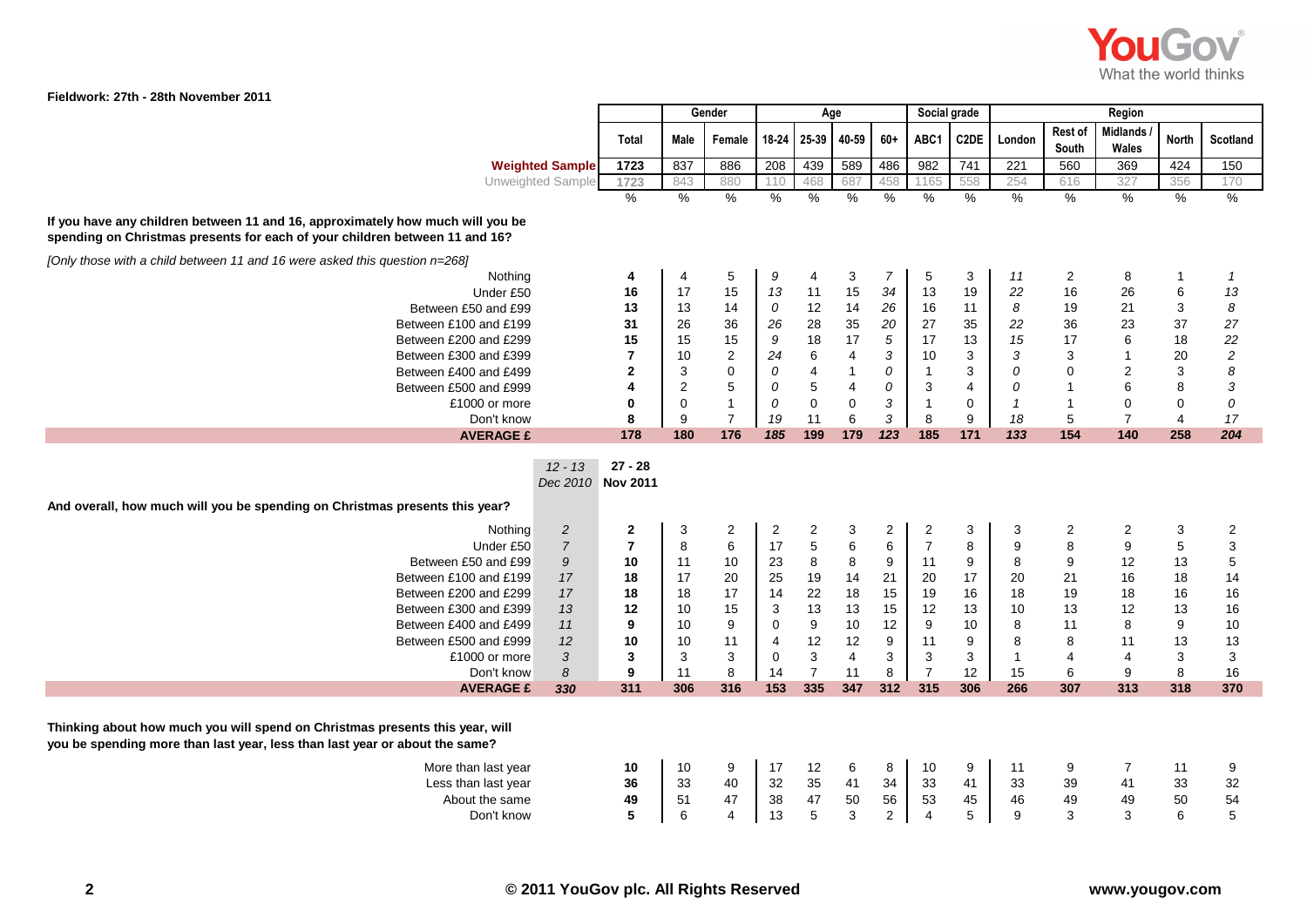

## **Fieldwork: 27th - 28th November 2011**

|                                                                                            |                   |                | Gender                    |                           | Age                                    |                         |                | Social grade            |                |                |                         | Region                   |                                        |                         |
|--------------------------------------------------------------------------------------------|-------------------|----------------|---------------------------|---------------------------|----------------------------------------|-------------------------|----------------|-------------------------|----------------|----------------|-------------------------|--------------------------|----------------------------------------|-------------------------|
|                                                                                            | <b>Total</b>      | Male           | Female                    | $18 - 24$                 | 25-39                                  | 40-59                   | $60+$          | ABC1                    | C2DE           | London         | Rest of<br>South        | <b>Midlands</b><br>Wales | <b>North</b>                           | Scotland                |
| <b>Weighted Sample</b>                                                                     | 1723              | 837            | 886                       | 208                       | 439                                    | 589                     | 486            | 982                     | 741            | 221            | 560                     | 369                      | 424                                    | 150                     |
| Unweighted Sample                                                                          | 1723              | 843            | 880                       | 110                       | 468                                    | 687                     | 458            | 1165                    | 558            | 254            | 616                     | 327                      | 356                                    | 170                     |
|                                                                                            | %                 | $\%$           | $\frac{0}{6}$             | $\%$                      | $\%$                                   | $\%$                    | %              | $\frac{9}{6}$           | $\frac{9}{6}$  | $\%$           | %                       | $\frac{0}{2}$            | $\frac{9}{6}$                          | $\%$                    |
|                                                                                            |                   |                |                           |                           |                                        |                         |                |                         |                |                |                         |                          |                                        |                         |
| How will you fund Christmas this year?                                                     |                   |                |                           |                           |                                        |                         |                |                         |                |                |                         |                          |                                        |                         |
| From my normal salary and income                                                           | 52                | 55             | 49                        | 49                        | 57                                     | 51                      | 50             | 56                      | 47             | 55             | 52                      | 52                       | 52                                     | 48                      |
| From money I have saved up                                                                 | 30                | 28             | 32                        | 25                        | 24                                     | 29                      | 39             | 28                      | 32             | 25             | 30                      | 30                       | 32                                     | 34                      |
| From my credit card or a loan                                                              | 6                 | $\sqrt{5}$     | $\bf 8$                   | $\boldsymbol{7}$          | $\bf 8$                                | $\,6\,$                 | $\overline{5}$ | 6                       | $\overline{7}$ | $\sqrt{5}$     | $\bf8$                  | $\bf 8$                  | $\overline{\mathbf{4}}$                | $\,6\,$                 |
| From working overtime or an extra job                                                      | 4                 | $\sqrt{5}$     | $\ensuremath{\mathsf{3}}$ | $\bf 8$                   | $\frac{5}{3}$                          | $\overline{\mathbf{4}}$ | $\overline{c}$ | $\sqrt{5}$              | $\mathbf{3}$   | $\,$ 6 $\,$    | $\overline{\mathbf{4}}$ | $\frac{3}{3}$            | $\frac{5}{2}$                          | $\mathbf{1}$            |
| Other                                                                                      | 3                 | 3              | $\sqrt{2}$                | $\ensuremath{\mathsf{3}}$ |                                        | $\mathbf 3$             | $\overline{2}$ | $\sqrt{2}$              | 3              | $\mathsf 3$    | $\mathbf 3$             |                          |                                        | $\mathbf{1}$            |
| Don't know                                                                                 | 5                 | $\overline{5}$ | $\,6$                     | 8                         | $\overline{4}$                         | $\overline{7}$          | 3              | $\overline{\mathbf{4}}$ | $\overline{7}$ | $\overline{7}$ | $\overline{\mathbf{4}}$ | $\overline{4}$           | $\overline{5}$                         | 10                      |
| Will your child/children visit or write to Father Christmas? Please tick all that<br>apply |                   |                |                           |                           |                                        |                         |                |                         |                |                |                         |                          |                                        |                         |
| [Only those with a child under 10 were asked this question n=383]                          |                   |                |                           |                           |                                        |                         |                |                         |                |                |                         |                          |                                        |                         |
| My child/children will be visiting Father Christmas                                        | 32                | 27             | 37                        | 22                        | 41                                     | 27                      | 18             | 29                      | 35             | 30             | 32                      | 30                       | 35                                     | 33                      |
| My child/children will be writing a letter to Father Christmas                             | 24                | 23             | 26                        | 29                        | 28                                     | 21                      | 15             | 27                      | 22             | 23             | 22                      | 29                       | 23                                     | 26                      |
| <b>Neither</b>                                                                             | 34                | 38             | 30                        | 26                        | $\begin{array}{c} 25 \\ 6 \end{array}$ | 43                      | 50             | 34                      | 33             | 29             | 39                      | 36                       | 32                                     | 25                      |
| Don't know                                                                                 | 10                | 13             | $\overline{7}$            | 23                        |                                        | $10$                    | 17             | 10                      | $10\,$         | 18             | $\overline{7}$          | $\overline{5}$           | 10                                     | 16                      |
| $12 - 13$                                                                                  | $27 - 28$         |                |                           |                           |                                        |                         |                |                         |                |                |                         |                          |                                        |                         |
|                                                                                            | Dec 2010 Nov 2011 |                |                           |                           |                                        |                         |                |                         |                |                |                         |                          |                                        |                         |
| Will you be going to a church service over the Christmas period?                           |                   |                |                           |                           |                                        |                         |                |                         |                |                |                         |                          |                                        |                         |
| Yes, on Christmas Day itself<br>$5\phantom{.0}$                                            | 6                 | 5              | 7                         | 11                        | 4                                      | 5                       | $\overline{7}$ |                         | 5              | 8              | 6                       | 5                        | 6                                      | $\overline{7}$          |
| Yes, on Christmas Eve<br>11                                                                | 11                | 10             | 11                        | 10                        | $10$                                   | 11                      | 11             | 13                      | $\bf 8$        | 20             | 10                      | 11                       | $\bf 8$                                | $\overline{9}$          |
| Not on Christmas Day or Christmas Eve, but on another day around Christmas<br>8            | $\overline{7}$    | $\,6\,$        | $\overline{7}$            | $\,$ 5 $\,$               | $\bf 8$                                | $\,6\,$                 | 8              | $\bf 8$                 | $\,$ 5 $\,$    | $\overline{7}$ | $\,6\,$                 | $\boldsymbol{9}$         |                                        | $\overline{\mathbf{4}}$ |
| 69<br>No. not at all                                                                       | 65                | 67             | 63                        | 64                        | 65                                     | 67                      | 63             | 62                      | 70             | 50             | 67                      | 64                       | $\begin{array}{c} 6 \\ 71 \end{array}$ | 64                      |
| 5                                                                                          | 11                | 12             | 11                        | 10                        | 13                                     | 11                      | 11             | 11                      | 12             | 16             | 11                      | 10                       | $\overline{9}$                         | 17                      |
| Don't know                                                                                 |                   |                |                           |                           |                                        |                         |                |                         |                |                |                         |                          |                                        |                         |
| Who will you spending Christmas Day with? Please tick all that apply                       |                   |                |                           |                           |                                        |                         |                |                         |                |                |                         |                          |                                        |                         |
| My spouse or partner<br>50                                                                 | 51                | 47             | 55                        | 24                        | 56                                     | 57                      | 52             | 50                      | 53             | 47             | 51                      | 55                       | 53                                     | 44                      |
| 45<br>My children                                                                          | 44                | 37             | 50                        | $\mathbf 5$               | 35                                     | 54                      | 56             | 39                      | 50             | 37             | 49                      | 45                       | 40                                     | 41                      |
| My parents<br>34                                                                           | 36                | 32             | 40                        | 76                        | 58                                     | 33                      | 4              | 39                      | 32             | 37             | 33                      | 39                       | 38                                     |                         |
| My brother(s) or sister(s)<br>19                                                           | 21                | 19             | 23                        | 47                        | 31                                     | 17                      | 5              | 23                      | 18             | 23             | 18                      | 22                       | 22                                     | $\frac{35}{21}$         |
| My spouse or partner's parents<br>13                                                       | 16                | 18             | 14                        | 11                        | 29                                     | $16\,$                  | $\,6\,$        | 16                      | 15             | 17             | 16                      | 16                       | 16                                     | 13                      |
| 13<br>My grandchildren                                                                     | 12                | 10             | 14                        | $\pmb{0}$                 | $\mathbf{1}$                           | $10\,$                  | 31             | 10                      | 15             | $\,8\,$        | 14                      | 11                       | 12                                     | 17                      |
| 18<br>Other relatives                                                                      | 17                | 17             | 17                        | 29                        |                                        | 14                      | 9              | 19                      | 15             | 22             | 13                      | 20                       | 17                                     | 22                      |
| Friends<br>8                                                                               | 9                 | 10             | 8                         | $\bf 8$                   | $\frac{25}{7}$                         | $10$                    | 10             | $\bf 8$                 | 10             | 11             | $\overline{7}$          | $\boldsymbol{9}$         | 11                                     | $\boldsymbol{9}$        |
| $\sqrt{5}$<br>None of these - I will be spending Christmas by myself                       | $\pmb{4}$         | $\,6$          | $\ensuremath{\mathsf{3}}$ | $\overline{\mathbf{4}}$   | $\overline{c}$                         | $\mathbf 5$             | $\,6\,$        | $\sqrt{5}$              | $\overline{4}$ | $\overline{4}$ | $\overline{\mathbf{4}}$ | $\sqrt{5}$               | $\mathbf 5$                            | 4                       |
| $\mathbf{1}$<br>Don't know                                                                 | 4                 | 5              | $\mathbf{3}$              | 8                         | $\overline{3}$                         | $\overline{4}$          | 3              | $\overline{4}$          | 4              | 9              | 3                       | $\overline{2}$           | $\overline{4}$                         | 6                       |
|                                                                                            |                   |                |                           |                           |                                        |                         |                |                         |                |                |                         |                          |                                        |                         |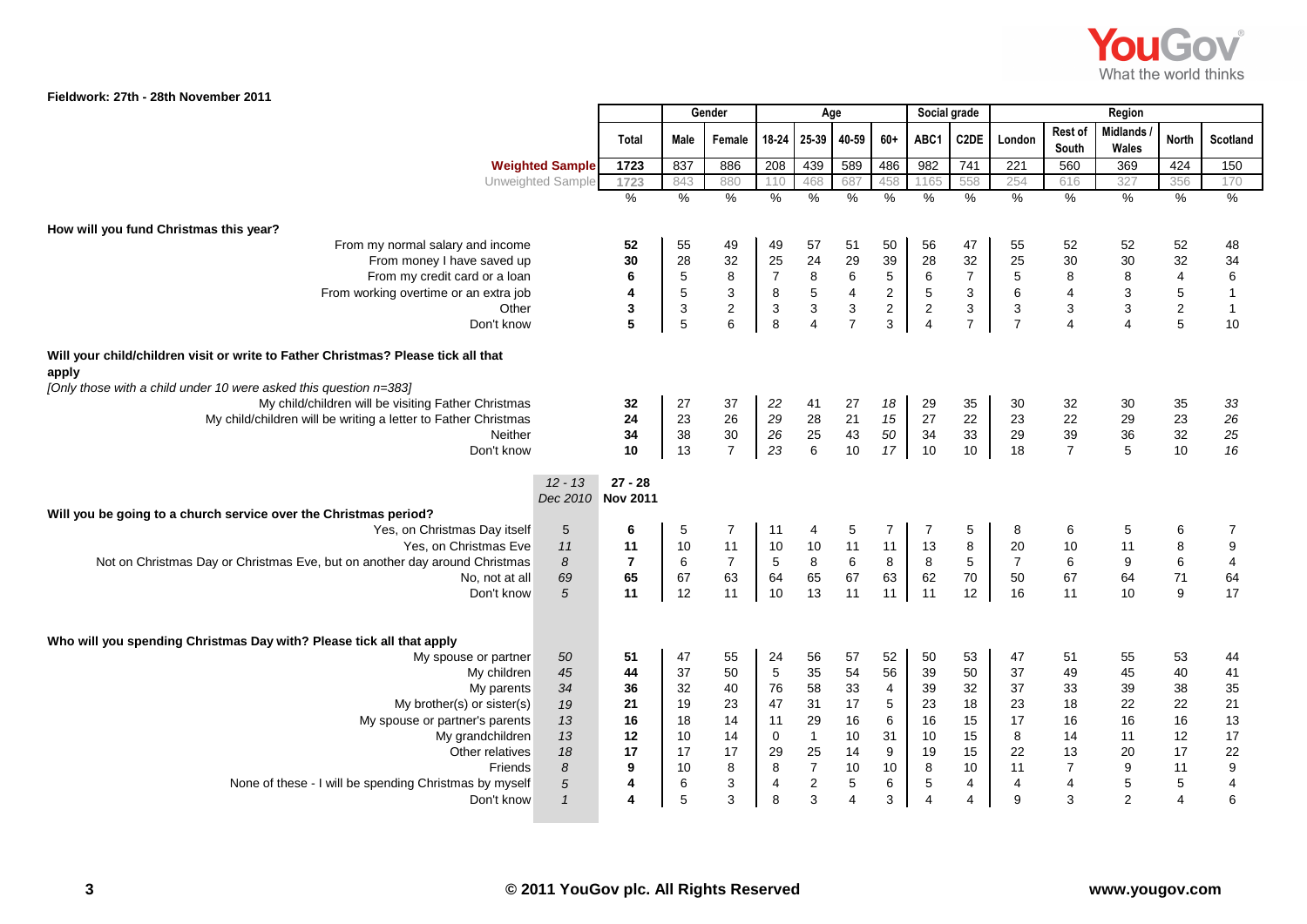

**Fieldwork: 27th - 28th November 2011**

|                                                           |                          |                         | Gender         |                |                | Age                       |                           |                | Social grade   |                |                  |                           | Region                   |                           |                           |
|-----------------------------------------------------------|--------------------------|-------------------------|----------------|----------------|----------------|---------------------------|---------------------------|----------------|----------------|----------------|------------------|---------------------------|--------------------------|---------------------------|---------------------------|
|                                                           |                          | Total                   | Male           | Female         | 18-24          | 25-39                     | 40-59                     | $60+$          | ABC1           | C2DE           | London           | Rest of<br>South          | <b>Midlands</b><br>Wales | North                     | Scotland                  |
| <b>Weighted Sample</b>                                    |                          | 1723                    | 837            | 886            | 208            | 439                       | 589                       | 486            | 982            | 741            | 221              | 560                       | 369                      | 424                       | 150                       |
| Unweighted Sample                                         |                          | 1723                    | 843            | 880            | 110            | 468                       | 687                       | 458            | 1165           | 558            | 254              | 616                       | 327                      | 356                       | 170                       |
|                                                           |                          | $\frac{9}{6}$           | %              | $\frac{9}{6}$  | $\%$           | $\frac{9}{6}$             | %                         | $\frac{9}{6}$  | %              | $\frac{9}{6}$  | $\frac{9}{6}$    | $\%$                      | $\frac{9}{6}$            | $\frac{9}{6}$             | $\%$                      |
| Where will you be eating your Christmas dinner?           |                          |                         |                |                |                |                           |                           |                |                |                |                  |                           |                          |                           |                           |
| At home, around a table                                   | 55                       | 54                      | 49             | 59             | 61             | 47                        | 56                        | 56             | 55             | 53             | 49               | 55                        | 59                       | 55                        | 47                        |
| At a relatives' house                                     | 23                       | 25                      | 26             | 24             | 18             | 36                        | 20                        | 24             | 25             | 24             | 25               | 25                        | 21                       | 25                        | 30                        |
| At home, in front of the television                       | $\boldsymbol{9}$         | 6                       | $\overline{7}$ | $\,$ 5 $\,$    | $\mathbf{1}$   | 6                         | $\bf 8$                   | 6              | 5              | 8              | 8                | 6                         | 8                        | 3                         | $\boldsymbol{9}$          |
| In a restaurant or hotel                                  | $\overline{\mathcal{A}}$ | $\mathbf{3}$            | $\overline{4}$ | $\overline{c}$ | 4              | $\boldsymbol{2}$          | $\mathsf 3$               | 4              | 3              | 3              | $\boldsymbol{2}$ | $\mathsf 3$               | $\mathsf 3$              | $\ensuremath{\mathsf{3}}$ | $\ensuremath{\mathsf{3}}$ |
| At a friends' house                                       | $\sqrt{3}$               | $\mathbf 3$             | 3              | 3              | $\mathbf{1}$   | 3                         | $\ensuremath{\mathsf{3}}$ | 3              | $\sqrt{2}$     | $\sqrt{3}$     | 5                | $\sqrt{2}$                | $\mathsf 3$              | $\boldsymbol{2}$          | $\mathbf{1}$              |
| Other                                                     | $\sqrt{2}$               | $\mathbf{1}$            | $\mathbf{1}$   | $\mathbf{1}$   | $\pmb{0}$      | $\mathbf{1}$              | $\sqrt{2}$                | $\overline{c}$ | $\mathbf{1}$   | $\mathbf{1}$   | $\boldsymbol{2}$ | $\sqrt{2}$                | $\pmb{0}$                | $\mathbf{1}$              | $\mathbf{1}$              |
| None of these - I will not be having a Christmas dinner   | $\mathfrak{Z}$           | $\overline{\mathbf{4}}$ | 5              | $\overline{c}$ | 5              | $\ensuremath{\mathsf{3}}$ | $\overline{\mathbf{4}}$   | 3              | 4              | 3              | $\overline{4}$   | $\sqrt{3}$                | $\mathbf{3}$             | $\overline{4}$            | 4                         |
| Don't know                                                | $\mathbf{1}$             | 4                       | 6              | 3              | 9              | 3                         | $\overline{4}$            | 3              | $\overline{4}$ | $\overline{4}$ | 5                | $\overline{4}$            | 3                        | $\overline{5}$            | 6                         |
| Will you be watching the Queen's speech on Christmas Day? |                          |                         |                |                |                |                           |                           |                |                |                |                  |                           |                          |                           |                           |
| Yes, definitely                                           | 8                        | 9                       | 9              | 10             | 9              | $\overline{7}$            | 8                         | 14             | 10             | 9              | 15               | 9                         | $\sqrt{5}$               | 11                        | 8                         |
| Yes, probably                                             | 23                       | 24                      | 22             | 25             | 21             | 23                        | 22                        | 29             | 26             | 22             | 26               | 26                        | 27                       | 19                        | 20                        |
| <b>TOTAL YES</b>                                          | 31                       | 33                      | 31             | 35             | 29             | 30                        | 30                        | 43             | 35             | 31             | 41               | 35                        | 32                       | 30                        | 29                        |
| No, probably not                                          | 36                       | 32                      | 33             | 32             | 27             | 33                        | 36                        | 29             | 31             | 33             | 28               | 30                        | 40                       | 33                        | 25                        |
| No, definititely not                                      | 27                       | 27                      | 28             | 25             | 33             | 30                        | 27                        | 20             | 26             | 27             | 26               | 26                        | 21                       | 29                        | 36                        |
| <b>TOTAL NO</b>                                           | 63                       | 59                      | 61             | 57             | 60             | 63                        | 63                        | 49             | 58             | 60             | 54               | 56                        | 60                       | 62                        | 61                        |
| Don't know                                                | $\overline{7}$           | 8                       | 8              | 8              | 11             | $\overline{7}$            | $\overline{7}$            | $\overline{8}$ | $\overline{7}$ | 8              | 5                | 9                         | $\overline{7}$           | 8                         | 10                        |
| What will spend most of your time doing on Christmas Day? |                          |                         |                |                |                |                           |                           |                |                |                |                  |                           |                          |                           |                           |
| Playing games with the family                             |                          | 25                      | 24             | 26             | 34             | 29                        | 18                        | 25             | 25             | 24             | 30               | 23                        | 29                       | 24                        | 20                        |
| Watching TV                                               |                          | 20                      | 21             | 18             | 20             | 18                        | 20                        | 20             | 18             | 22             | 16               | 22                        | 19                       | 19                        | 19                        |
| Cooking and clearing up                                   |                          | 19                      | 14             | 24             | 5              | 13                        | 25                        | 23             | 20             | 18             | 18               | 20                        | 18                       | 18                        | 22                        |
| Looking after the children                                |                          | 5                       | 5              | 4              | $\mathbf{1}$   | $\boldsymbol{9}$          | $\sqrt{5}$                | $\overline{c}$ | $\,$ 5 $\,$    | 5              | 5                | 5                         | 4                        | $\sqrt{5}$                | $\,6$                     |
| Drinking                                                  |                          | ${\bf 5}$               | 6              | $\overline{4}$ | 12             | 8                         | $\ensuremath{\mathsf{3}}$ | $\mathbf{1}$   | $\mathbf 5$    | 4              | 3                | $\ensuremath{\mathsf{3}}$ | $\,6$                    | $\bf 8$                   | $\overline{\mathbf{4}}$   |
| On the internet                                           |                          | $\mathbf{2}$            | $\overline{4}$ | $\overline{1}$ | 5              | $\mathbf 2$               | $\overline{2}$            | $\mathbf{1}$   | $\overline{2}$ | 3              | $\overline{4}$   | $\sqrt{2}$                | $\sqrt{2}$               | $\sqrt{2}$                | 3                         |
| Something else                                            |                          | 13                      | 14             | 13             | 13             | 10                        | 15                        | 15             | 14             | 12             | 14               | 14                        | 12                       | 14                        | 15                        |
| Don't know                                                |                          | 11                      | 11             | 10             | 10             | 10                        | 10                        | 12             | 10             | 11             | 10               | 11                        | 11                       | 11                        | 11                        |
|                                                           |                          |                         |                |                |                |                           |                           |                |                |                |                  |                           |                          |                           |                           |
|                                                           | $12 - 13$                | $27 - 28$               |                |                |                |                           |                           |                |                |                |                  |                           |                          |                           |                           |
|                                                           | Dec 2010 Nov 2011        |                         |                |                |                |                           |                           |                |                |                |                  |                           |                          |                           |                           |
| Will you log onto the internet on Christmas day?          |                          |                         |                |                |                |                           |                           |                |                |                |                  |                           |                          |                           |                           |
| Yes, on my home computer                                  |                          | 40                      | 45             | 36             | 39             | 29                        | 43                        | 46             | 38             | 42             | 35               | 41                        | 41                       | 39                        | 45                        |
| Yes, on my smartphone                                     |                          | 12                      | 13             | 11             | 18             | 25                        | $\bf 8$                   | $\overline{c}$ | 15             | 8              | 16               | 11                        | 14                       | 11                        | 8                         |
| Yes, on my ipad/tablet computer                           |                          | 3                       | 3              | $\overline{c}$ | $\overline{1}$ | 5                         | $\mathsf 3$               | $\mathbf{1}$   | 4              | $\mathbf{1}$   | 3                | 3                         | $\overline{2}$           | 3                         | $\ensuremath{\mathsf{3}}$ |
| Yes, in some other way                                    |                          | $\overline{\mathbf{4}}$ | $\overline{4}$ | 4              | $\overline{7}$ | $\sqrt{5}$                | $\overline{1}$            | 4              | 4              | 3              | 3                | $\sqrt{3}$                | $\sqrt{3}$               | $\sqrt{5}$                | 8                         |
| <b>TOTAL YES</b>                                          | 53                       | 58                      | 65             | 52             | 66             | 65                        | 55                        | 54             | 61             | 55             | 57               | 57                        | 60                       | 57                        | 64                        |
| No, I won't                                               | 22                       | 26                      | 21             | 32             | 18             | 23                        | 27                        | 32             | 25             | 28             | 25               | 30                        | 22                       | 28                        | 20                        |
| Don't know                                                | 24                       | 15                      | 15             | 16             | 16             | 13                        | 18                        | 14             | 14             | 17             | 18               | 13                        | 18                       | 14                        | 16                        |